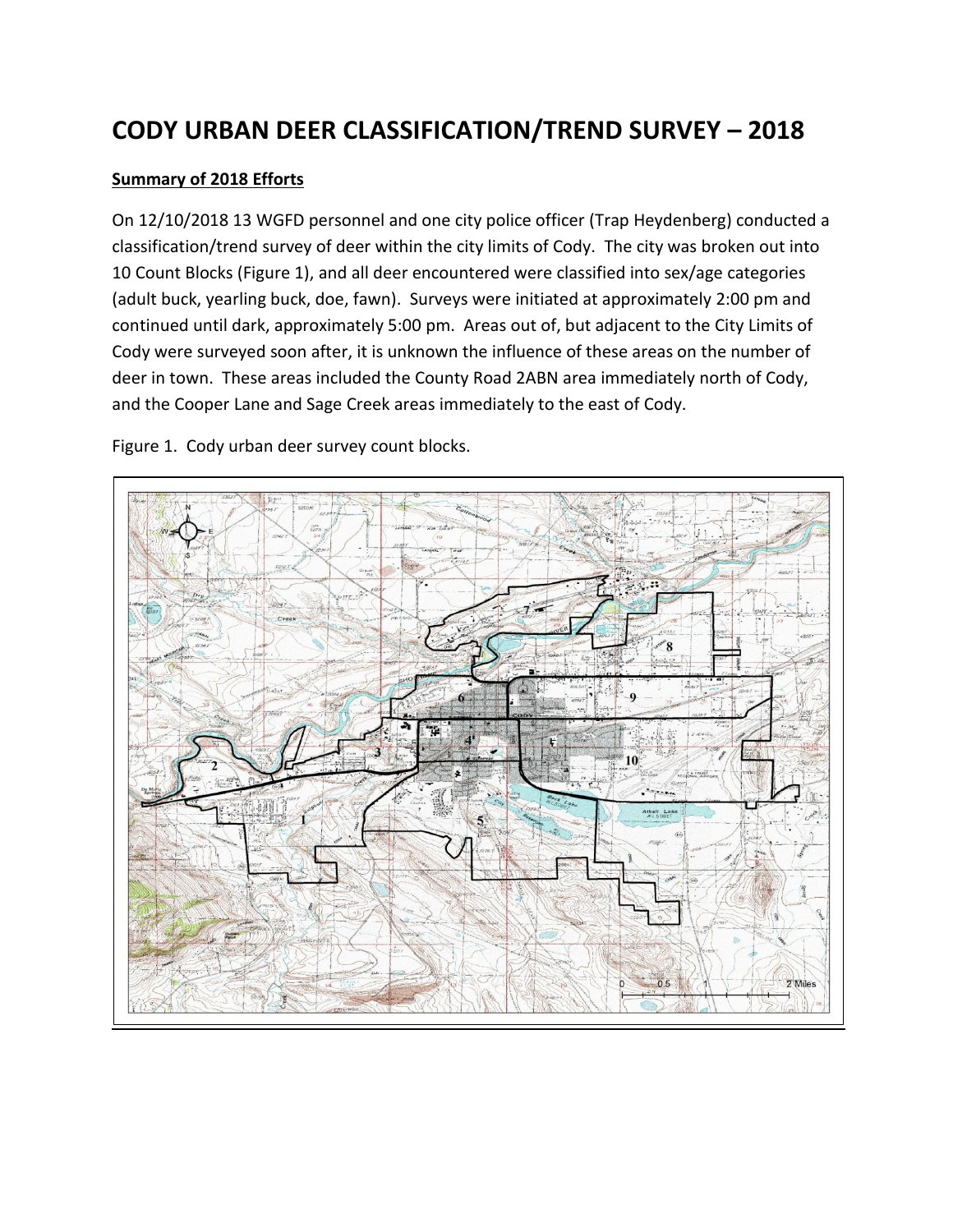# **Results of 2018 Survey**

Date: 12/11/2018 *Observers: Maichak, Hodges, S. Olson, Lassetter, D. Smith, Swanson, Class, Mong, Gerharter, Sorensen, Winter, Bendzinski, Altermatt, Heydenberg (Cody PD).*

## *Total Deer Observations (includes white-tailed deer)*

| Location                             | Ad Bucks       | <b>Yrl Bucks</b> | Does           | Fawns                                    | Unknown          | Total       |  |  |  |
|--------------------------------------|----------------|------------------|----------------|------------------------------------------|------------------|-------------|--|--|--|
| CB1                                  | 4              | 3                | 9              | 8                                        | $\mathbf 0$      | 24          |  |  |  |
| CB <sub>2</sub>                      | $\mathbf 0$    | $\boldsymbol{0}$ | $\mathbf 0$    | $\mathbf 0$                              | $\mathbf 0$      | $\mathbf 0$ |  |  |  |
| CB <sub>3</sub>                      | $\mathbf 0$    | $\mathbf 0$      | 8              | 6                                        | $\mathbf 0$      | 14          |  |  |  |
| CB4                                  | $\mathbf{1}$   | $\mathbf{1}$     | 3              | $\overline{4}$                           | $\mathbf 0$      | 9           |  |  |  |
| CB5                                  | 5              | $\mathbf{1}$     | 12             | 13                                       | $\boldsymbol{0}$ | 31          |  |  |  |
| CB6                                  | $\mathbf 0$    | $\boldsymbol{0}$ | 8              | 5                                        | $\boldsymbol{0}$ | 13          |  |  |  |
| CB7                                  | 6              | $\overline{2}$   | 9              | $\overline{7}$                           | $\mathbf 0$      | 24          |  |  |  |
| CB8                                  | $\mathbf{1}$   | $\mathbf 0$      | 5              | $\overline{7}$                           | $\mathbf 0$      | 13          |  |  |  |
| CB9                                  | $\overline{2}$ | $\boldsymbol{0}$ | 10             | 8                                        | $\boldsymbol{0}$ | 20          |  |  |  |
| <b>CB10</b>                          | 11             | 3                | 20             | 10                                       | $\boldsymbol{0}$ | 44          |  |  |  |
| <b>TOTAL</b>                         | 30             | 10               | 84             | 68                                       | $\boldsymbol{0}$ | 192         |  |  |  |
| 48 bucks:100 does, 81 fawns:100 does |                |                  |                |                                          |                  |             |  |  |  |
|                                      |                |                  |                | Other Areas Adjacent to Cody City Limits |                  |             |  |  |  |
| 2ABN                                 | $\mathbf 0$    | 0                | 9              | 9                                        | $\mathbf 0$      | 18          |  |  |  |
| Cooper                               | $\mathbf 0$    | $\boldsymbol{0}$ | $\mathbf 0$    | $\mathbf 0$                              | 14               | 14          |  |  |  |
| Lane                                 |                |                  |                |                                          |                  |             |  |  |  |
| Lower                                | $\overline{0}$ | $\pmb{0}$        | $\overline{0}$ | $\mathbf 0$                              | $\boldsymbol{0}$ | $\pmb{0}$   |  |  |  |
| Sage                                 |                |                  |                |                                          |                  |             |  |  |  |
| Creek                                |                |                  |                |                                          |                  |             |  |  |  |
| Upper                                | 4              | $\mathbf{1}$     | 15             | 13                                       | $\mathbf 0$      | 33          |  |  |  |
| Sage                                 |                |                  |                |                                          |                  |             |  |  |  |
| Creek                                |                |                  |                |                                          |                  |             |  |  |  |
| <b>TOTAL</b>                         | 4              | $\mathbf{1}$     | 24             | 22                                       | 14               | 65          |  |  |  |
| 21 bucks:100 does, 92 fawns:100 does |                |                  |                |                                          |                  |             |  |  |  |

Table 1. 2018 observation data for all count blocks.

A total of 192 mule deer were observed within the City Limits of Cody, and an additional 65 deer (mule deer and white-tailed deer) were observed in adjacent areas. Deer fawn:doe ratios were 81:100 in the City Limits and 92:100 outside the city limits. Total buck ratios were 49:100 in the city limits and 21:100 out of the city limits. Yearling buck ratios were 12:100 in the city limits and 4:100 out of the city limits.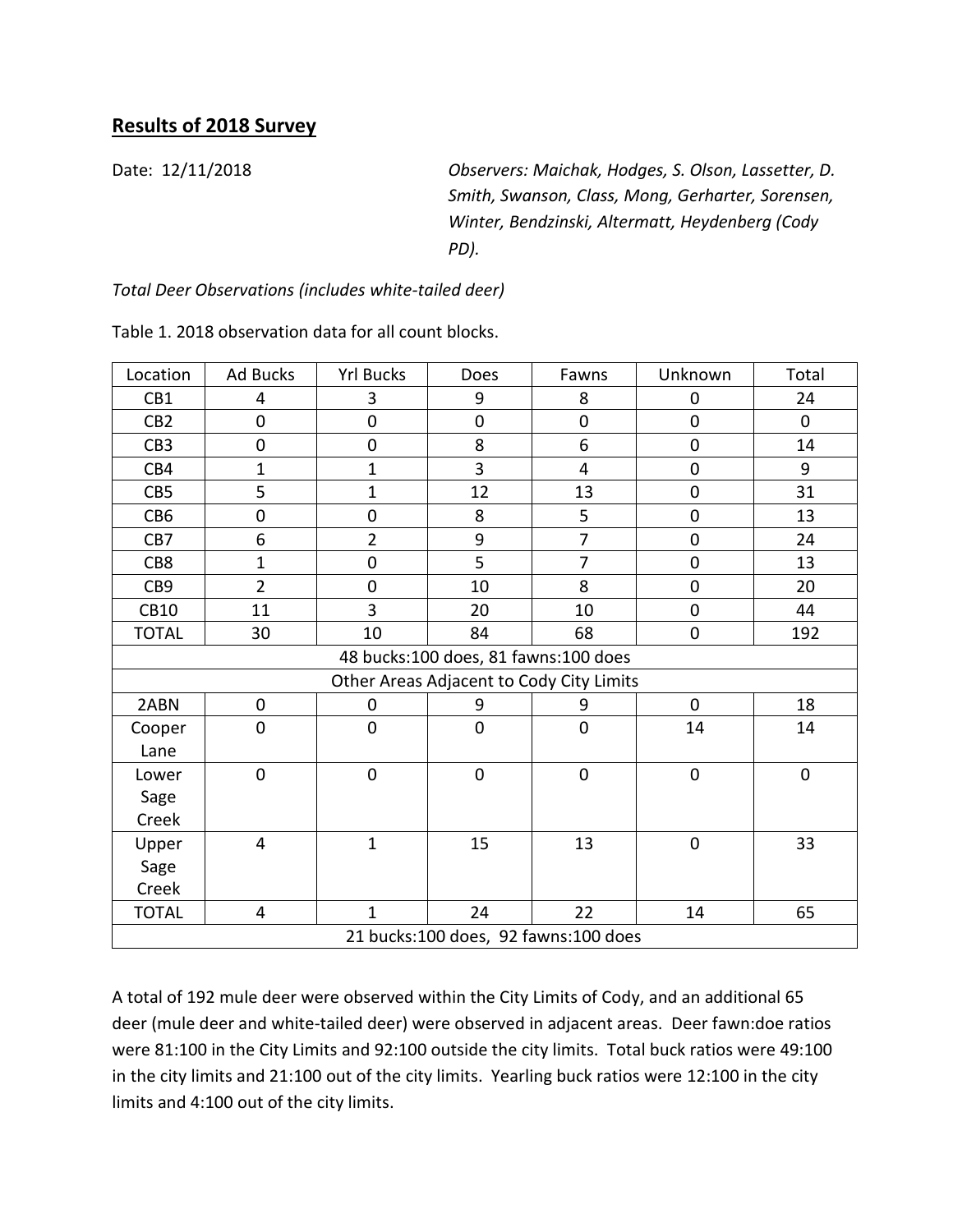## **Summary of Historical Data**

The total number of deer observed in the city limits from 2011 to 2018 overall has been showing a decreasing trend (Table 2, Figure 2). The 2018 count was down from the 2017 count of 242 and the average of 263. Within each count block we saw a decrease in total deer counted in 7 count blocks compared to increases in 2 count blocks and no change in 1 count block (Figure 3). We have seen a continual decrease in total number of deer counted in the city limits; however, we continued to see a high buck ratio at 49:100 does and a very high fawn ratio of 81:100 does in 2018. Based on a simple population estimate model that assumes a closed town population, meaning no deer leave town or no new deer come into town, removing no deer out of the population would result in an estimated increase of 20-30 deer. Table 3 shows different removal scenarios with estimated population results.

### *Deer Counts*

| Count Block          | 2011 | 2012                                     | 2013     | 2014 | 2015 | 2016 | 2017           | 2018        |
|----------------------|------|------------------------------------------|----------|------|------|------|----------------|-------------|
| 1                    | 35   | 42                                       | 59       | 57   | 60   | 19   | 28             | 24          |
| $\overline{2}$       | 0    | 0                                        | $\Omega$ | 24   | 9    | 0    | 9              | 0           |
| 3                    | 68   | 41                                       | 49       | 0    | 26   | 32   | 14             | 14          |
| 4                    | 25   | 16                                       | 12       | 11   | 15   | 5    | 8              | 9           |
| 5                    | 56   | 46                                       | 43       | 32   | 43   | 29   | 37             | 31          |
| 6                    | 10   | 18                                       | 9        | 22   | 33   | 25   | 8              | 13          |
| 7                    | 42   | 25                                       | 27       | 0    | 0    | 49   | 29             | 24          |
| 8                    | 1    | 8                                        | 18       | 31   | 34   | 17   | 22             | 13          |
| 9                    | 20   | 33                                       | 26       | 7    | 22   | 31   | 30             | 20          |
| 10                   | 50   | 30                                       | 49       | 84   | 41   | 51   | 57             | 44          |
| Total                | 307  | 259                                      | 292      | 268  | 283  | 258  | 242            | 192         |
|                      |      | Other Areas Adjacent to Cody City Limits |          |      |      |      |                |             |
| 2ABN                 | 55   | 55                                       | 4        | 33   | 55   | 48   | $\overline{0}$ | 18          |
| Cooper Lane          | 114  | 93                                       | 96       | 78   | 78   | 100  | $\overline{2}$ | 14          |
| Lower Sage Cr        | 43   | 28                                       | 10       | 38   | 25   | 11   | 10             | $\mathbf 0$ |
| <b>Upper Sage Cr</b> | 52   | 58                                       | 52       | 37   | 79   | 52   | 19             | 33          |
| Total                | 264  | 234                                      | 162      | 186  | 237  | 211  | 31             | 65          |

Table 2. Historical total count data (including white-tailed deer) within each Cody count block from 2011 to 2018.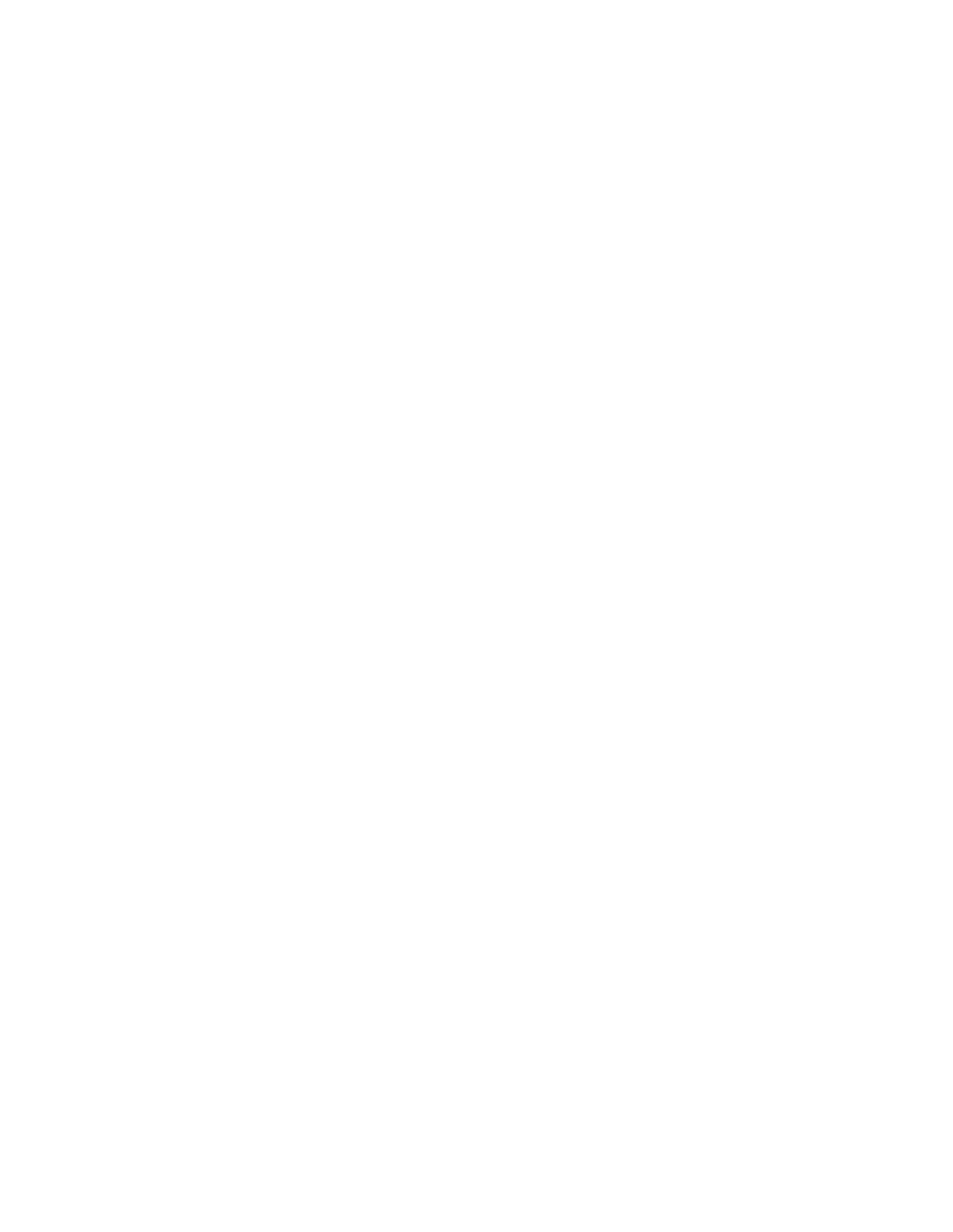Figure 2. Total numbers of deer (including white-tailed deer) counted in all Cody city count blocks from 2011 to 2018. This figure shows overall change in deer numbers between years. The line denotes the polynomial trend line over the course of the last 8 years.

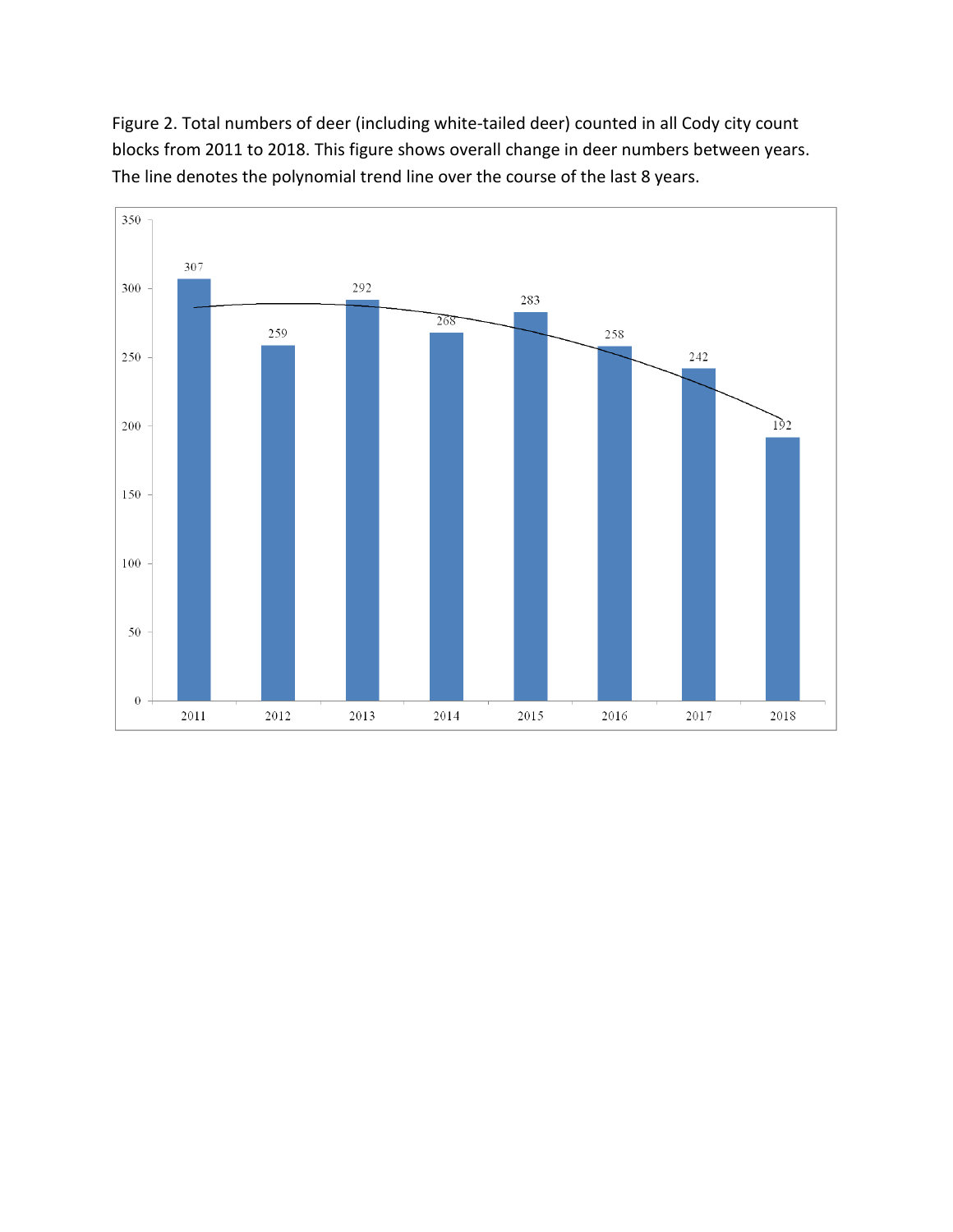Figure 3. Count block data from 2017 to 2018. This figure shows change in deer numbers within each count block from 2017 to 2018. Shown above each set of bars is the change between years (black = increase or no change in numbers, red = decrease in numbers).

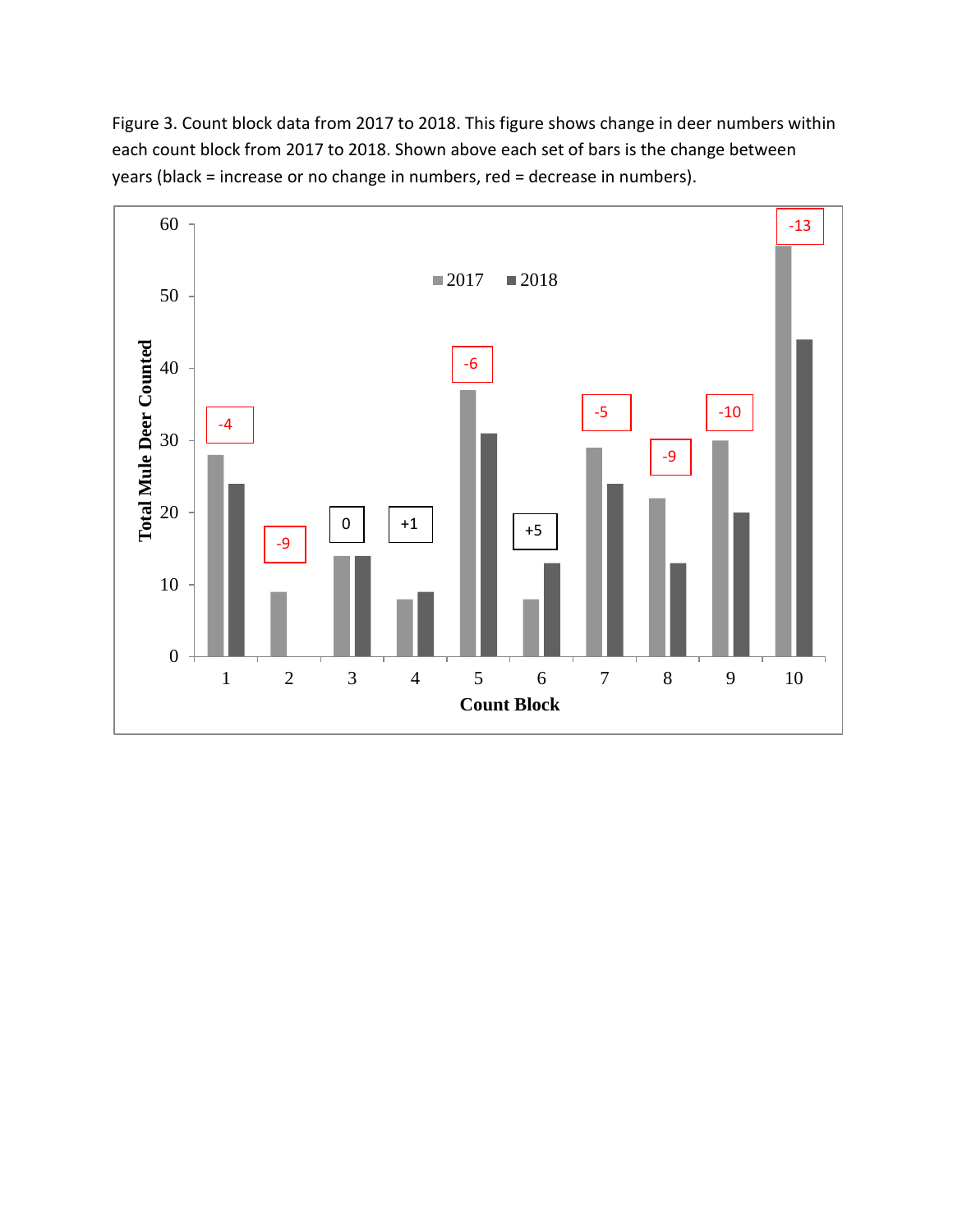Table 3. Cody town deer estimated influence of different adult doe removal scenarios (0, 25 and 50) on the population. There are many assumptions made in this model that could have influences on the total number estimated for 2019. The estimates do not account for any movement of deer into or out of the town population. The estimates also use the 2018 count data which should be considered a minimum count because it is impossible to have 100% accuracy with a wildlife survey. Annual survival of deer (both adults and fawns) used in the estimates from one year to the next is lower than what we would see in the wild on a "normal" weather year. This lower survival estimate was used to account for the increased risks from car collisions and poor feed quality found in town. The number of potential fawns added to the population in 2019 is based on the average town fawn ratio of 70:100 adult does (2011-2018). Overall, this is a very conservative estimate and may be lower than what is actually found in town.

| Removal#                                                             |      |       |                            |       |                             |           |
|----------------------------------------------------------------------|------|-------|----------------------------|-------|-----------------------------|-----------|
| $\Omega$                                                             |      |       |                            |       |                             |           |
| 2018 Count Data                                                      |      |       |                            |       | <b>Annual Survival Rate</b> |           |
|                                                                      | Does | Fawns | <b>Bucks</b>               | Total | <b>Adult Deer</b>           | Fawn Deer |
|                                                                      | 84   | 68    | 40                         | 192   | 90%                         | 75%       |
| $#$ of deer<br>surviving into<br>summer of 2019                      | 76   | 51    | 36                         |       |                             |           |
| # of potential<br>fawns that will<br>add to total<br>numbers in 2019 | 53   |       |                            |       |                             |           |
|                                                                      |      |       | 2019<br>Estimated<br>Total | 216   |                             |           |

#### *Zero Adult Doe Removals*

#### *25 Adult Doe Removals*

| Removal#                                                             |      |       |                            |       |                             |           |
|----------------------------------------------------------------------|------|-------|----------------------------|-------|-----------------------------|-----------|
| 25                                                                   |      |       |                            |       |                             |           |
| 2018 Count Data                                                      |      |       |                            |       | <b>Annual Survival Rate</b> |           |
|                                                                      | Does | Fawns | <b>Bucks</b>               | Total | <b>Adult Deer</b>           | Fawn Deer |
|                                                                      | 84   | 68    | 40                         | 192   | 90%                         | 75%       |
| $#$ of deer<br>surviving into<br>summer of 2019                      | 51   | 51    | 36                         |       |                             |           |
| # of potential<br>fawns that will<br>add to total<br>numbers in 2019 | 35   |       |                            |       |                             |           |
|                                                                      |      |       | 2019<br>Estimated<br>Total | 173   |                             |           |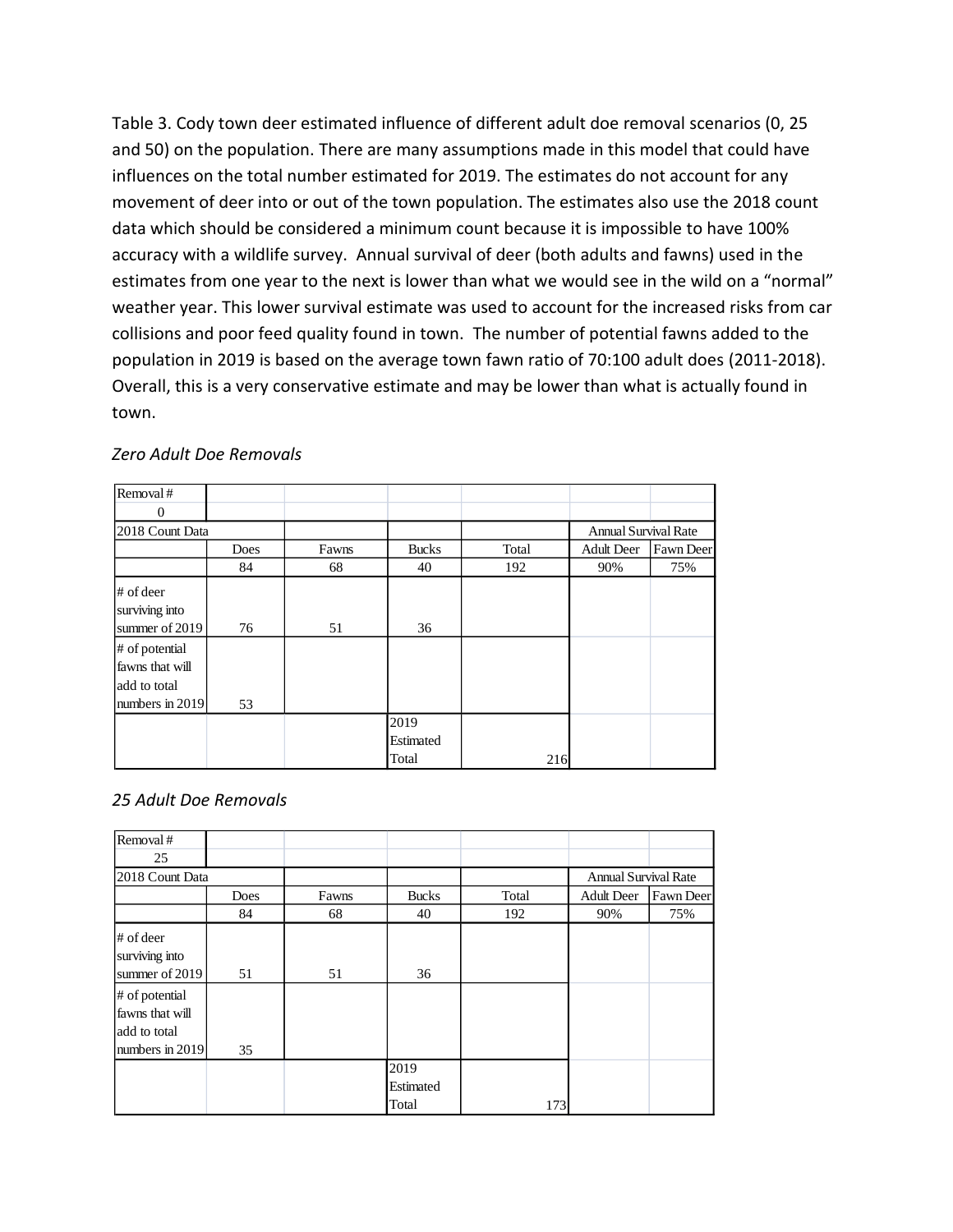## *50 Adult Doe Removals*

| Removal#        |      |       |              |       |                             |                  |
|-----------------|------|-------|--------------|-------|-----------------------------|------------------|
|                 |      |       |              |       |                             |                  |
| 50              |      |       |              |       |                             |                  |
| 2018 Count Data |      |       |              |       | <b>Annual Survival Rate</b> |                  |
|                 | Does | Fawns | <b>Bucks</b> | Total | <b>Adult Deer</b>           | <b>Fawn Deer</b> |
|                 | 84   | 68    | 40           | 192   | 90%                         | 75%              |
| $#$ of deer     |      |       |              |       |                             |                  |
| surviving into  |      |       |              |       |                             |                  |
|                 |      |       |              |       |                             |                  |
| summer of 2019  | 26   | 51    | 36           |       |                             |                  |
| # of potential  |      |       |              |       |                             |                  |
| fawns that will |      |       |              |       |                             |                  |
| add to total    |      |       |              |       |                             |                  |
|                 |      |       |              |       |                             |                  |
| numbers in 2019 | 18   |       |              |       |                             |                  |
|                 |      |       | 2019         |       |                             |                  |
|                 |      |       | Estimated    |       |                             |                  |
|                 |      |       | Total        | 131   |                             |                  |